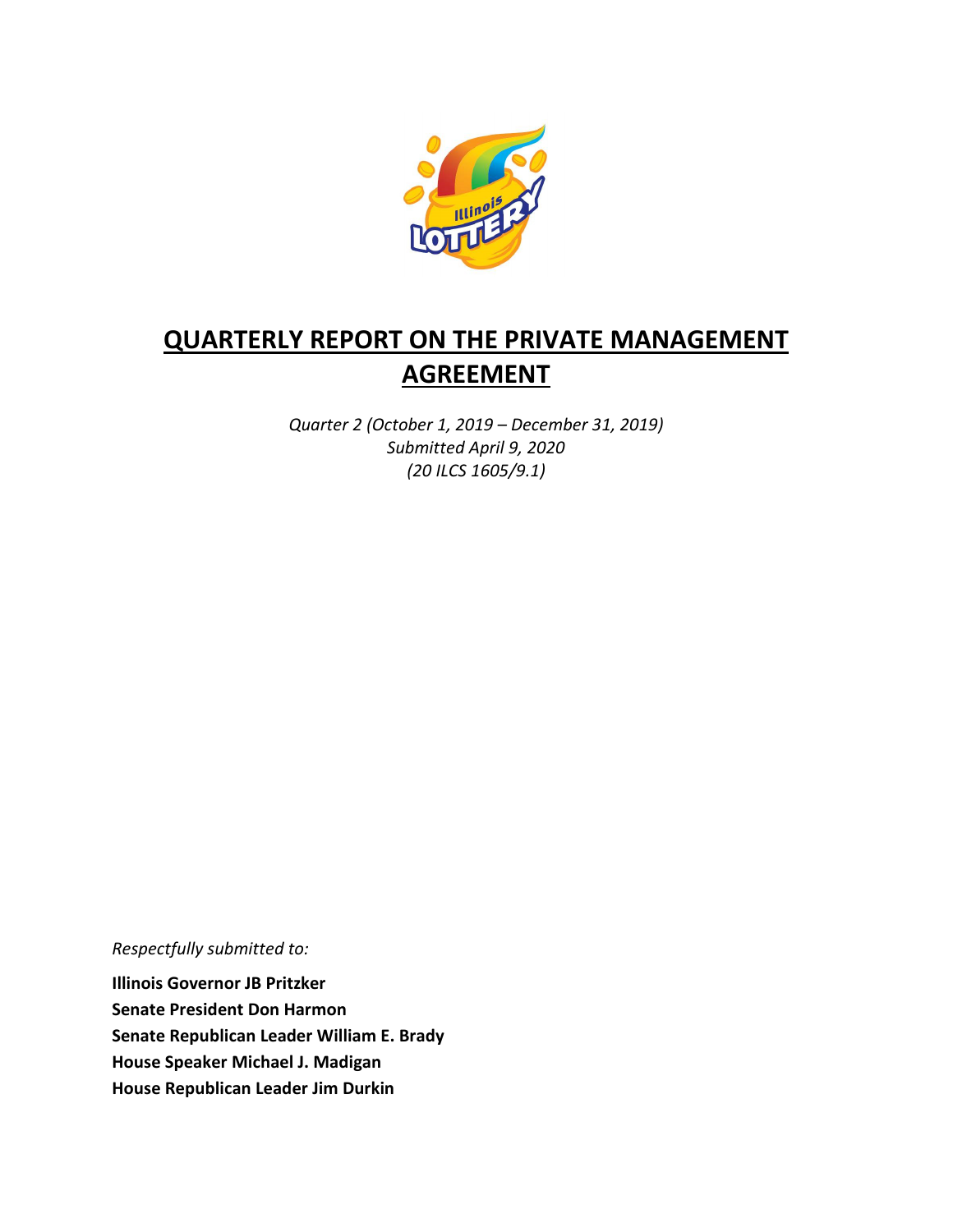## The Illinois Lottery – Private Management Current Status

In FY20, Camelot Illinois' business plan projected sales of \$3.292 billion, which represents a 10% growth over the previous year. The corresponding net profit to the state was projected to be \$795 million, which would be a 5.4% increase over the previous year. After a soft ending to Q1 with sales totaling \$671 million, or 13 percent below the FY20 Q1 goal, and net profit to the State totaling \$160 million, or 13 percent below the FY20 Q1 goal, the Department continued to closely monitor performance. Performance continued to slip through the first month of Q2 which was a strong indicator that the FY20 business plan projections for the year were no longer viable. This led to the Department requesting a business plan modification to adjust the business strategy and financial targets for the year.

Camelot provided their proposed business plan modification at the end of Q2 and it is being reviewed by the Department. FY20 sales through the end of Q2 were \$1.356 billion, or ~14% below the original Q2 target. Net profit to the State through the end of Q2 were \$308 million, or ~19% below the original Q2 target.

Camelot's FY20 Business Plan is structured around five themes meant to grow the Lottery:

- Touchpoints: Communicate with target consumer segments at relevant points along the path to purchase to drive conversion.
- Communications: Re-establish the brand, brand messaging and personalized engagement to drive consumer reappraisal of the Illinois Lottery.
- Experiences: Establish the Illinois Lottery as a lottery leader by offering compelling experiences that engage the people of Illinois.
- Delivery: Power retail partners to deliver to the needs of their customers.
- Advocacy: Foster a community of advocates.

Technology and retail enhancement efforts continued during FY20 Q2. An ongoing project to modernize the look of the Illinois Lottery in the majority of lottery retail stores started in FY19 Q4 and continued through FY20 Q2. This installation of new permanent point of sale equipment will bring attention to and better display our products in retail. The Lottery's technology transition implemented in FY19 Q3 that replaced all retail terminals and hardware in 7200 locations was supported in FY20 Q2 with several enhancements to improve the operation of the equipment and the resulting customer experience in retail.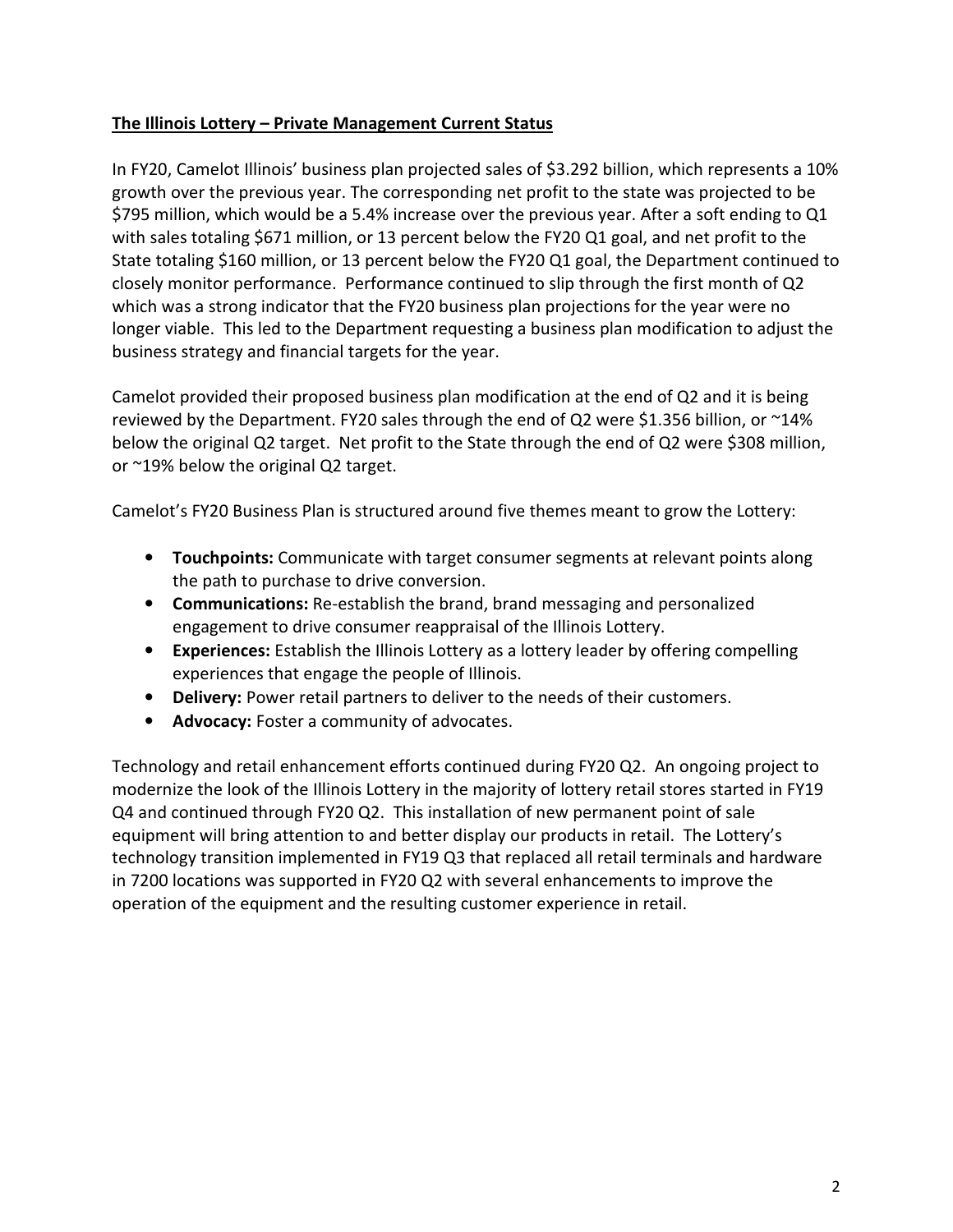## Overall Sales and Transfers to Good Causes

| <b>FY20</b>    | <b>Sales</b>      | <b>Transfers to</b>  | <b>Transfers to</b>  | <b>Transfers to</b>   |
|----------------|-------------------|----------------------|----------------------|-----------------------|
|                |                   | <b>Common School</b> | Capital              | <b>Special Causes</b> |
|                |                   | <b>Fund</b>          | <b>Projects Fund</b> |                       |
| Q1             | \$671.1 million   | \$159,413,000        | \$18.5 million*      | \$629,641             |
| Q <sub>2</sub> | \$685.1 million   | \$156,311,500        |                      | \$2,252,520           |
| Q <sub>3</sub> |                   |                      |                      |                       |
| Q4             |                   |                      |                      |                       |
| Total          | \$1,356.2 million | \$315,724,500        | \$18.5 million       | \$2,882,161           |

Below are the FY20 Q2 sales and transfers to good causes:

\*-Transfer made in FY20 Q1 after true-up of FY19

#### Specialty Cause Detail

| <b>Specialty Ticket Cause</b>  | <b>FY20 Transfers thru Q2</b> |  |
|--------------------------------|-------------------------------|--|
| Veterans                       | \$218,488                     |  |
| Ticket for the Cure            | \$82,063                      |  |
| The MS Project                 | \$106,867                     |  |
| Red Ribbon Cash                | \$511,146                     |  |
| <b>Special Olympics</b>        | \$385,002                     |  |
| <b>Police Memorials</b>        | \$769,960                     |  |
| <b>Homelessness Prevention</b> | \$808,635                     |  |

#### iLottery Program

PA 98-499 authorized the Lottery to sell Lotto, Mega Millions, and Powerball tickets on the internet, through a 48-month pilot program that began in January 2014. In June 2016, the Illinois Legislature removed the "pilot" designation from the iLottery program and included a sunset of July 1, 2017. That sunset date was extended to July 1, 2018. The sunset date was again extended by a year – to July 1, 2019 – under PA 100-0587. HB 3661 passed the Legislature in Spring 2019 and was signed by Gov. JB Pritzker on June 28, 2019. The bill extends the iLottery program by three years - through 2022 - and allows the Lottery to offer Lucky Day Lotto, Pick 3, and Pick 4 through the internet program without a subscription.

| <b>FY20</b> | <b>Internet Sales</b> | <b>Subscription Sales</b> | <b>Total iLottery Sales</b> |
|-------------|-----------------------|---------------------------|-----------------------------|
|             | \$8,526,940           | \$4,129,433               | \$12,656,373                |
|             | \$14,246,420          | \$3,092,374               | \$17,338,794                |
| Q3          |                       |                           |                             |
| Q4          |                       |                           |                             |
| Total       | \$22,773,360          | \$7,221,807               | \$29,995,167                |